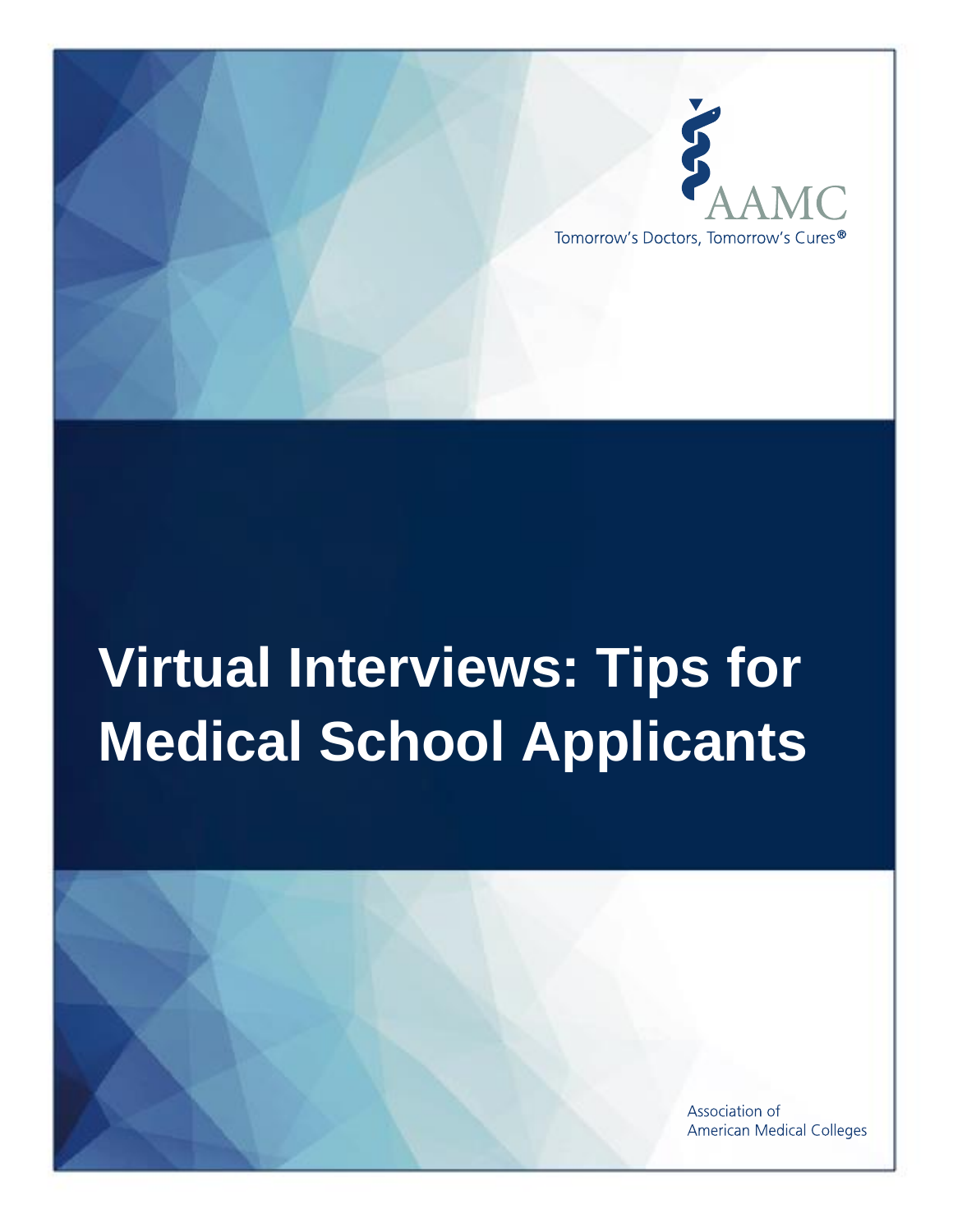

Last Updated: May 14, 2020

## Contents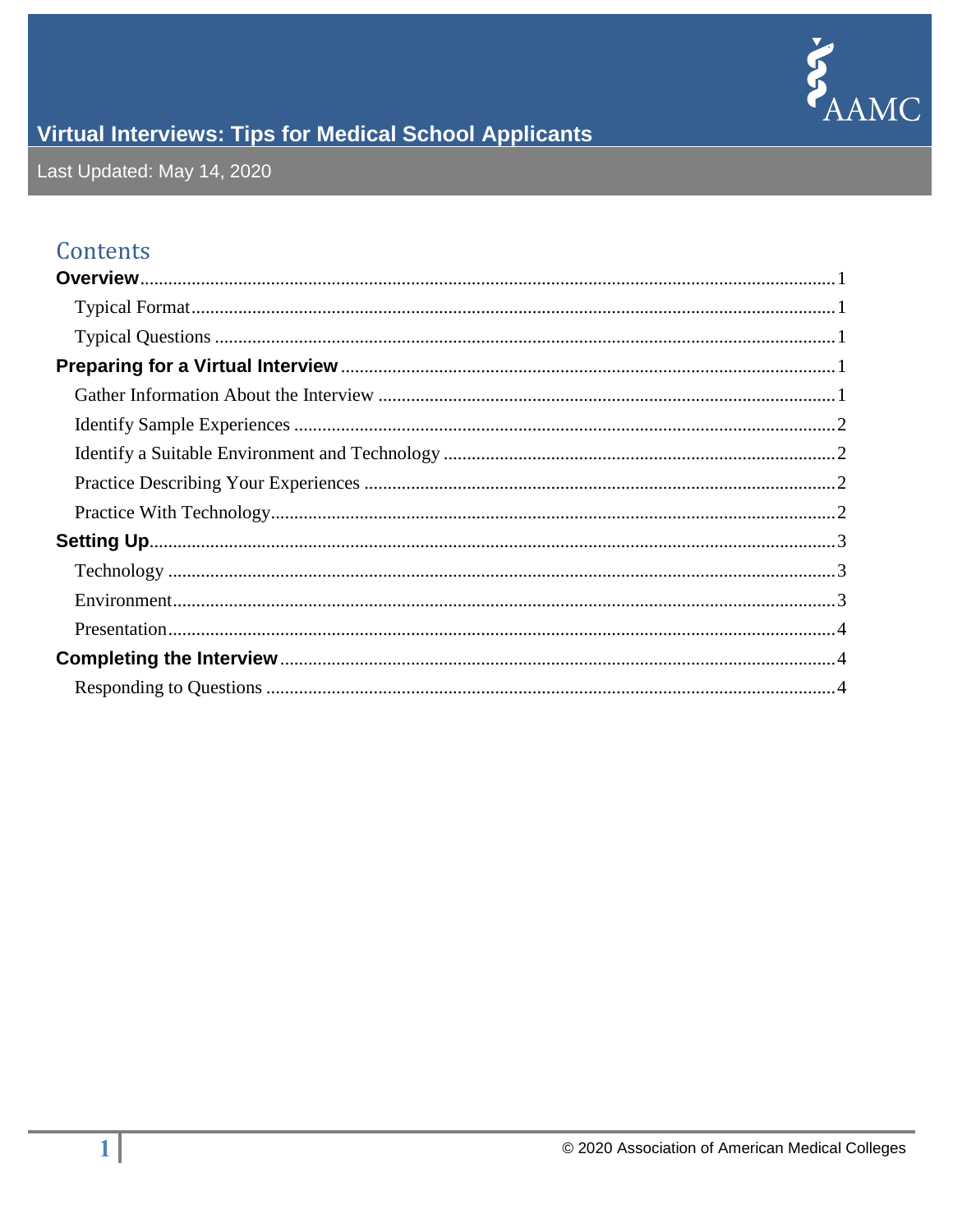

Last Updated: May 14, 2020

### <span id="page-2-0"></span>**Overview**

This document focuses on tips for preparing for and completing virtual interviews. Although the format may seem more informal, a virtual interview is an official interview, and we encourage you to approach it as you would any formal interview. Prepare, present yourself professionally, and focus. The [AAMC](https://students-residents.aamc.org/applying-medical-school/applying-medical-school-process/medical-school-interviews/)  [Medical School Interviews](https://students-residents.aamc.org/applying-medical-school/applying-medical-school-process/medical-school-interviews/) site is a great resource for general information on interviewing.

#### <span id="page-2-1"></span>Typical Format

There are two types of virtual video interviews.

- **Live Virtual Interviews** use video conference technology to connect you with an interviewer in real time. You will be asked to sit face-to-face with the interviewer(s) and answer their questions. You may be given an opportunity to ask questions.
- **Asynchronous Virtual Interviews** (or on-demand interviews) will *not* have an interviewer present. You will be asked to respond to questions presented via text or prerecorded video. Your responses will be recorded by your device's webcam and shared with reviewers at a later time.

#### <span id="page-2-2"></span>Typical Questions

Although there are many types of interview questions, most fall into one of three categories.

- **Behavioral questions** will ask you to describe previous experiences to demonstrate your level of knowledge and skills and the extent of your experiences. For example, "*Please describe a time when you observed teammate behave in a manner that was inappropriate. Explain what the situation was, what actions you took, and the outcome.*"
- **General questions** will ask you to describe yourself broadly. For example, "*Tell me why you are interested in this medical school*."
- **Situational questions** will ask you to demonstrate your level of knowledge and skill by describing what you should or would do in different hypothetical situations. For example, *"Imagine you are working on a group project with a classmate. The professor compliments your work on the project. She gives you sole credit and fails to mention that your classmate played a major role. What should you do?"*

# <span id="page-2-3"></span>**Preparing for a Virtual Interview**

#### <span id="page-2-4"></span>Gather Information About the Interview

If possible, get as much information about the virtual interview from the medical school(s) with whom you're interviewing. Aspects of the interview that would be helpful to know in advance include:

• Live or asynchronous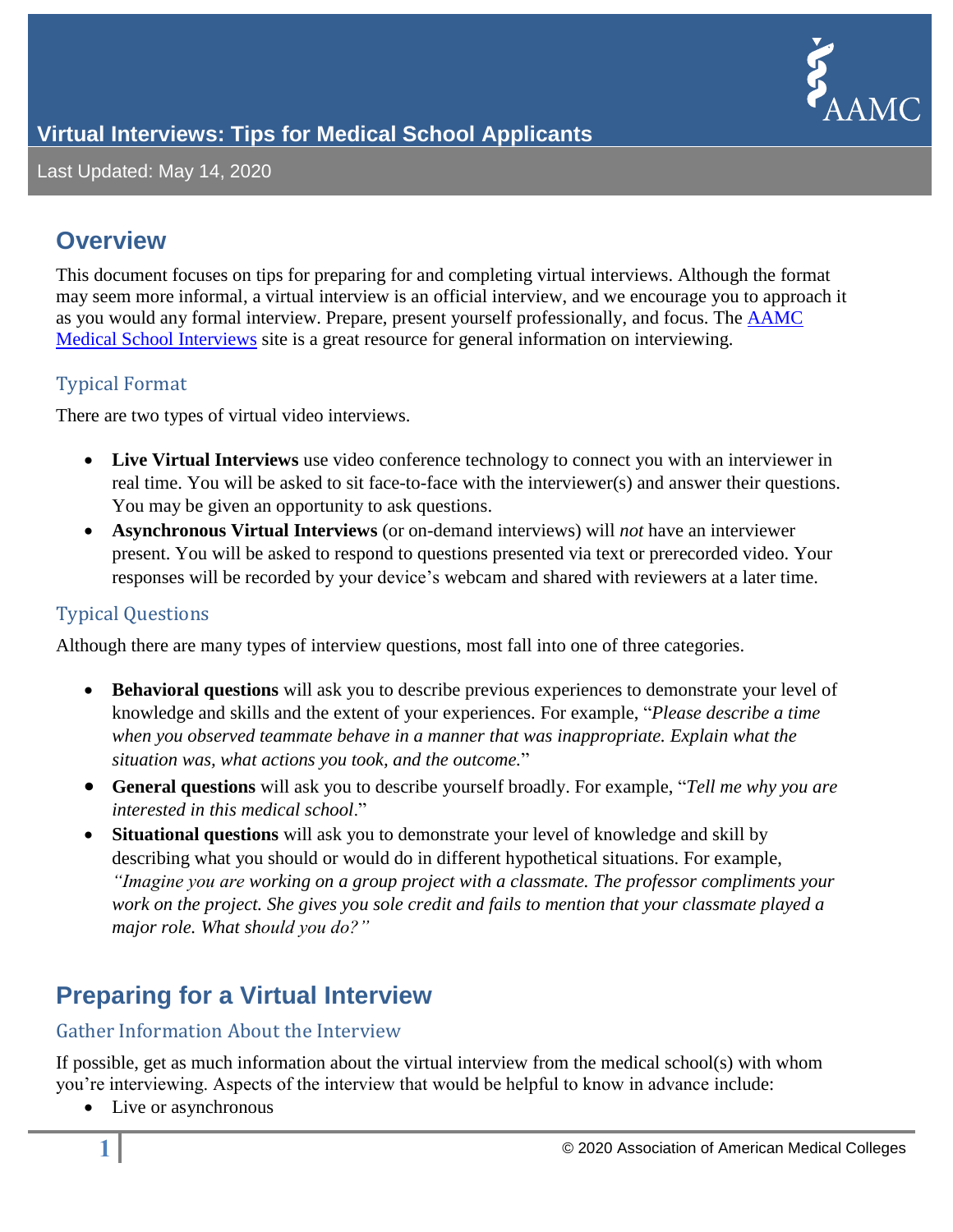

Last Updated: May 14, 2020

- Video interview platform
- Number of interviewers
- Interview length
- Types of interview questions
- Competencies or skills assessed during the interview

#### <span id="page-3-0"></span>Identify Sample Experiences

- If the school has provided a list of competencies or skills to be assessed during the interview, reflect on your experiences related to them. Consider reviewing the [Core Competencies for Entering](https://students-residents.aamc.org/applying-medical-school/article/core-competencies/)  [Medical Students](https://students-residents.aamc.org/applying-medical-school/article/core-competencies/) before preparing for your interview(s).
- Review your CV and reflect on your experiences and learning before you participate in the interview. Try to identify some situations you think best exemplify your skills.
- Discuss your experiences with your pre-health advisors. Which are the best examples of your knowledge and skills? Your examples should demonstrate your highest level of proficiency.
- Consider creating a brief list of experiences that demonstrate your skills and could be used in response to different questions. It may be helpful to have these experiences readily available as you prepare your response to each interview question.

#### <span id="page-3-1"></span>Identify a Suitable Environment and Technology

To complete virtual interviews, you will need the following:

- A stable internet connection.
- A computer or tablet with a good webcam and microphone. Although a mobile phone may be used, we recommend using a computer or tablet to improve stability. We also recommend using a device that will not accept phone calls during interviews because a phone call will interfere with your ability to complete your response.
- A private, quiet, and well-lit space that is free of distractions where you can be alone.

#### <span id="page-3-2"></span>Practice Describing Your Experiences

Conduct mock interviews to practice developing responses using specific examples from your life and experiences with your peers and advisors. These mock interviews can be done in person or over a webbased application.

#### <span id="page-3-3"></span>Practice With Technology

- Practice responding with the device you'll be using during the interview.
	- For a live video interview, practice with peers or advisors.
	- For an asynchronous interview, practice on your own so you can get used to responding without an interviewer present.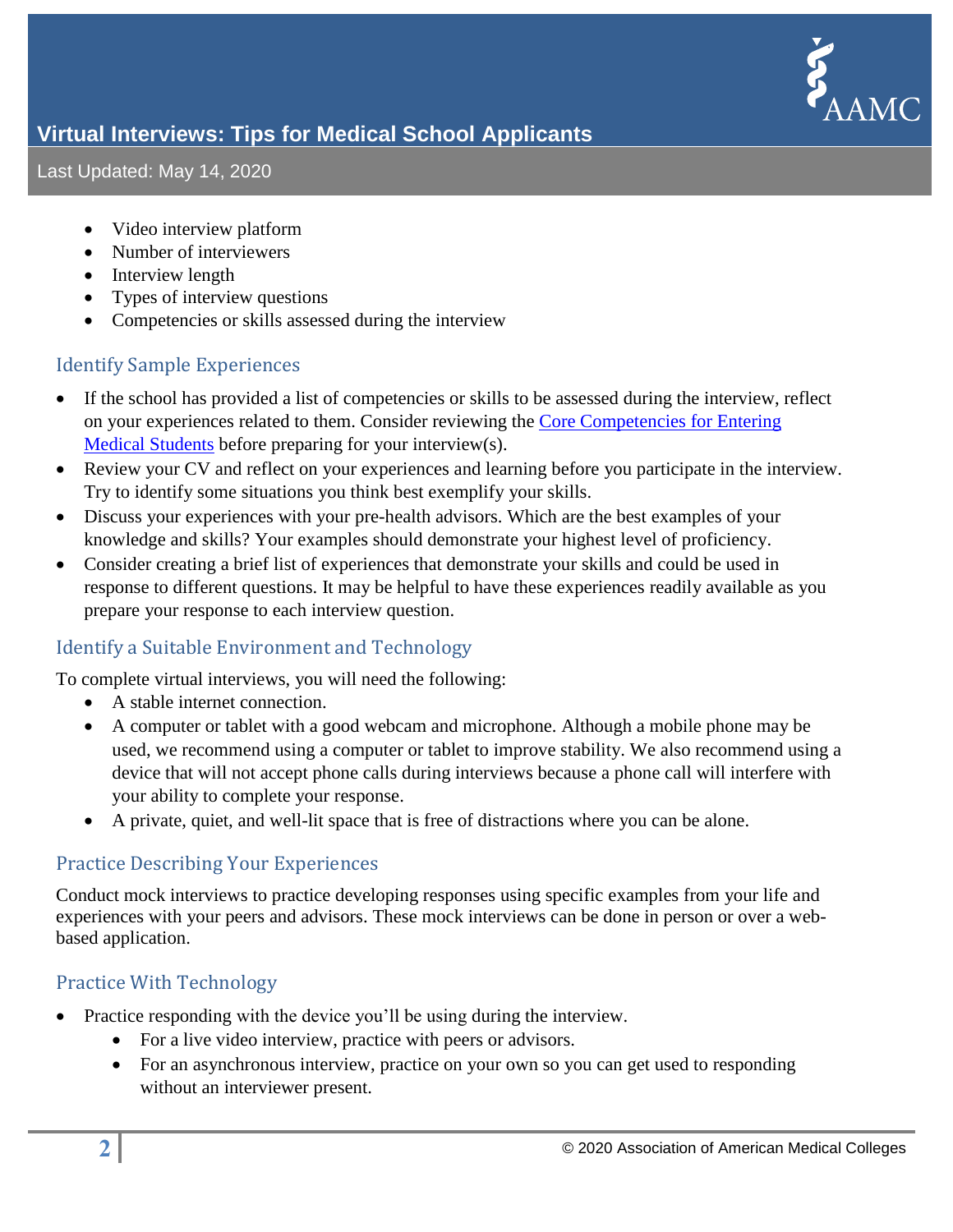

#### Last Updated: May 14, 2020

- Check your microphone and camera to make sure they're working well and the picture and sound are not poor quality.
- Check your internet speed. You can do this it at [SpeedTest.net.](http://www.speedtest.net/) Sometimes switching from Wi-Fi to a wired ethernet connection improves your internet speed. If your home's internet connection is too slow, consider going to a local library or find space at your school where you can do the interview in a private room with stable Wi-Fi.
- Make a note of how the camera and microphone are positioned so you can recreate a setup that works when you log in to the system to complete your actual interview.
- Look at the device's camera, not at the screen, and keep your head and shoulders centered in the camera's view.
- If possible, record yourself so you can get a sense of your eye contact, sound quality, and whether you're fidgeting, swiveling in your chair, or making distracting gestures, such as covering parts of your face. Try to present a calm, engaged demeanor during the interview.

## <span id="page-4-0"></span>**Setting Up**

#### <span id="page-4-1"></span>Technology

- We recommend using a computer or tablet with a good webcam and microphone. Although a mobile phone may be used, a laptop or tablet improves stability.
- Allow time before the interview starts to conduct a technology check:
	- o Double-check your microphone and camera to make sure they're working well.
	- o Position your camera and microphone as you did when you practiced.
	- o Shut down all programs on your device so that no alerts, notifications, or other electronic interruptions distract you.
	- o Make sure your device is fully charged. Carry a charger with you and make sure you can plug into an outlet in case there is a problem with your battery.
- Have a backup plan in case the technology fails this may be as simple as providing your phone number to the interviewer in advance.

#### <span id="page-4-2"></span>Environment

- Identify a private, quiet, well-lit space where you can complete the interview by yourself, free of potential distractions, and where you can speak freely. Make sure you have control over the background noise, so avoid open spaces in libraries and places where you could be interrupted such as coffee shops and other communal spaces. Consider completing the interview at home or find a space offered by your school.
- Avoid having sources of bright light such as sunlight and lamps directly behind you because they will cast a shadow on you. Instead, make sure a light source is in front of you so the interviewer can see